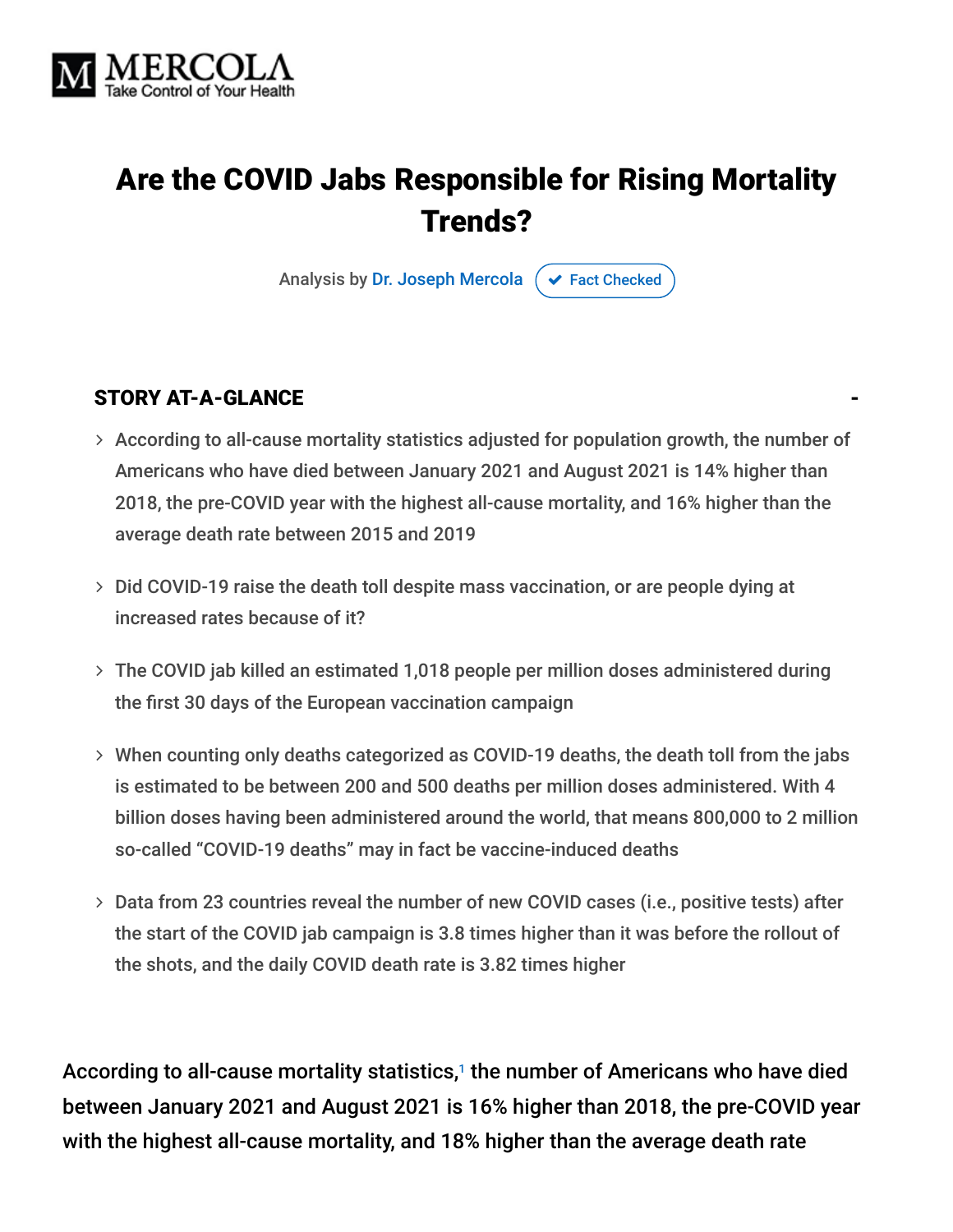between 2015 and 2019. Adjusted for population growth of about 0.6% annually, the mortality rate in 2021 is 16% above the average and 14% above the 2018 rate.

The obvious question is, why did more people die in 2021 (January through August) despite the rollout of COVID shots in December 2020? Did COVID-19 raise the death toll despite mass vaccination, or are people dying at increased rates because of the COVID jabs?

#### Vaccine-Induced Mortality

In a two-part series,<sup>2</sup> Matthew Crawford of the Rounding the Earth Newsletter, examined mortality statistics before and after the rollout of the COVID shots. In Part  $1,3$  he revealed the shots killed an estimated 1,018 people per million doses administered (note, this is doses, not the number of individuals vaccinated) during the first 30 days of the European vaccination campaign.

# **<sup>66</sup>** Between 800,000 and 2 million so-called 'COVID-<br>10 deaths' may in fact be vaccine-induced deaths 22 **19 deaths' may in fact be vaccine-induced deaths."**

After adjusting for deaths categorized as COVID-19 deaths, he came up with an estimate of 200 to 500 deaths per million doses administered. With 4 billion doses having been administered around the world, that means 800,000 to 2 million so-called "COVID-19 deaths" may in fact be vaccine-induced deaths. As explained by Crawford: 4

*"This does not even include vaccine-induced deaths that have not been recorded as COVID cases, though I suspect that latter number is smaller since the only good way to hide the vaccine mortality signal is to smuggle deaths through the already-established COVID death toll."*

Corroborating Crawford's calculations are data from Norway, where 23 deaths were reported following the COVID jab at a time when only 40,000 Norwegians had received the shot.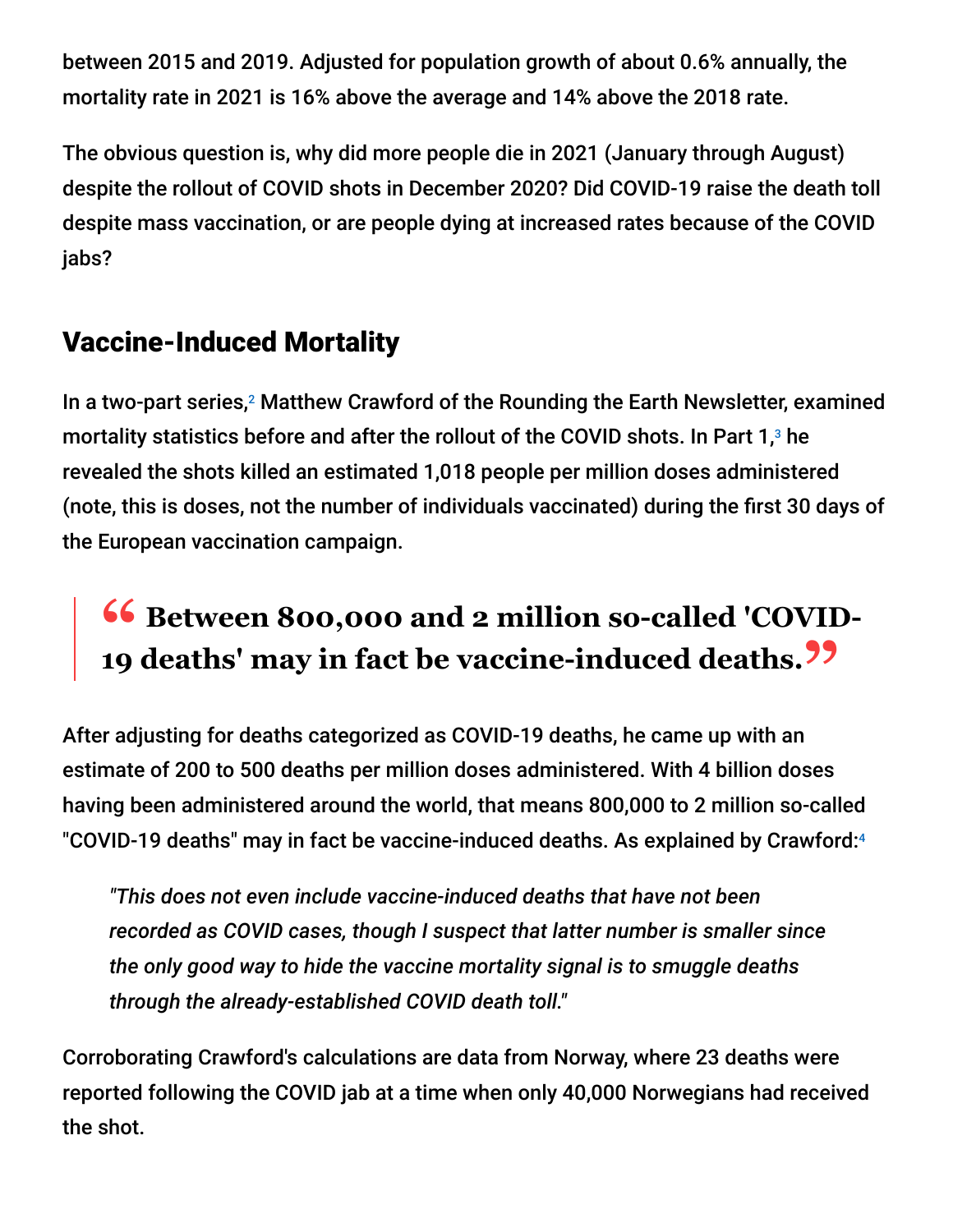Not taking into account the possibility of underreporting in Norway, that gives us a mortality rate of 575 deaths per million doses administered. What's more, after conducting autopsies on 13 of those deaths, all 13 were determined to be linked to the COVID jab. As reported by Norway Today back in January 2021: 5

*"'The reports might indicate that common side effects from mRNA vaccines, such as fever and nausea, may have led to deaths in some frail patients,' chief physician Sigurd Hortemo in the Norwegian Medicines Agency noted.*

*The Norwegian Medicines Agency and the National Institute of Public Health (FHI) jointly assess all side effects reports. As a result, the FHI has updated the corona vaccination guide with new advice on the vaccination of frail elderly people.*

*'If you are very frail, you should probably not be vaccinated,' Steinar Madsen at the Norwegian Medicines Agency said at a webinar on corona vaccine for journalists …"*

#### Is the COVID Jab Responsible for Excess Deaths?

Crawford goes on to look at data from countries that have substantial vaccine uptake while simultaneously having very low rates of COVID-19. This way, you can get a better idea as to whether the COVID jabs might be responsible for the excess deaths, as opposed to the infection itself.

He identified 23 countries that fit this criteria, accounting for 1.88 billion individuals, roughly one-quarter of the global population. Before the COVID jabs rolled out, these nations reported a total of 103.2 COVID-related deaths per million residents. Five nations had more than 200 COVID deaths per million while seven had fewer than 10 deaths per million.

As of August 1, 2021, 25.35% of inhabitants in these 23 nations had received a COVID jab and 10.36% were considered fully vaccinated. In all, 673 million doses had been administered. Based on these data, Crawford estimates the excess death rate per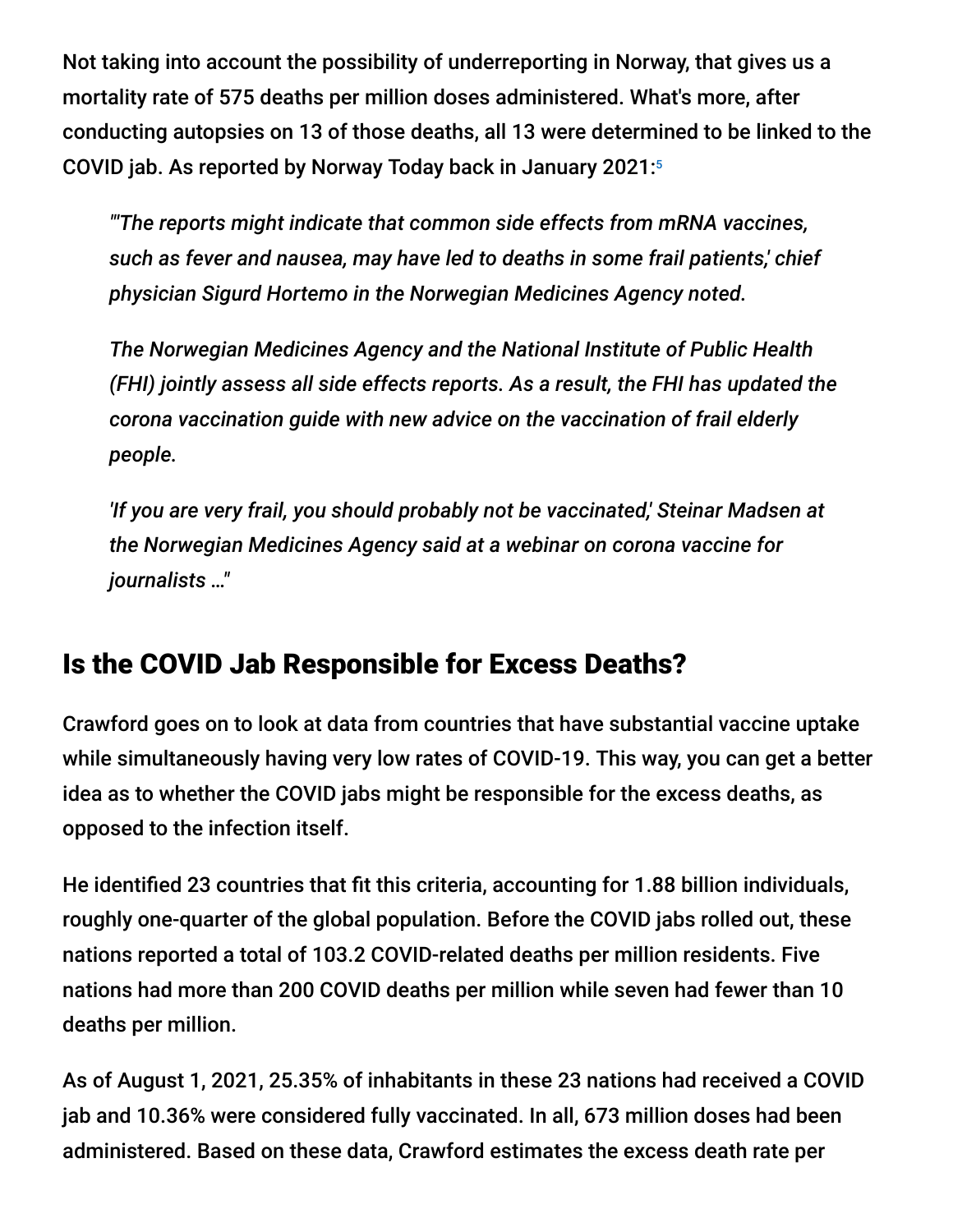million vaccine doses is 411, well within the window of the 200 to 500 range he calculated in Part 1.

Equally intriguing is the finding that the number of new COVID cases (i.e., positive tests) after the start of the COVID jab campaign is 3.8 times higher than it was before the rollout of the shots, and the daily COVID death rate is 3.82 times higher.

Morocco and Saudi Arabia were the only two nations in which the case rate and COVID death rates went down after the vaccination campaign started. "If deaths were scaled by 3.82 due to the vaccines, then there were 276,465 excess deaths during this time span," Crawford writes.

He goes through a number of adjustments to remove outliers that might skew the data sets, so for a more detailed review, see the original article. But in summary, after removing nations with more than 100 COVID deaths per million before their vaccination program (to evaluate the impact of the shots alone), he came up with 13 countries with a combined population of 354 million.

The number of doses administered in these 13 countries is similar to the original cohort. The adjusted number of excess deaths per million is now 318, which is still within the 200 to 500 per million range.

Remarkably, though, the number of COVID deaths in these 13 countries is 11.61 times higher post-vaccination, compared to before the jabs were rolled out. In five of the 13 countries, a whopping 90% of their COVID-19 fatalities have been logged after their vaccination campaigns began! This obliterates any fantasy that the COVID injections are actually helping.

*"On face, these results reinforce the case that the experimental vaccines are killing people,"* Crawford writes. *"At the very least, this is one more dramatic [lack of] safety signal that should spur authorities who care about our health to come to the table for a discussion about how to refine the data they're not analyzing to anyone's knowledge …*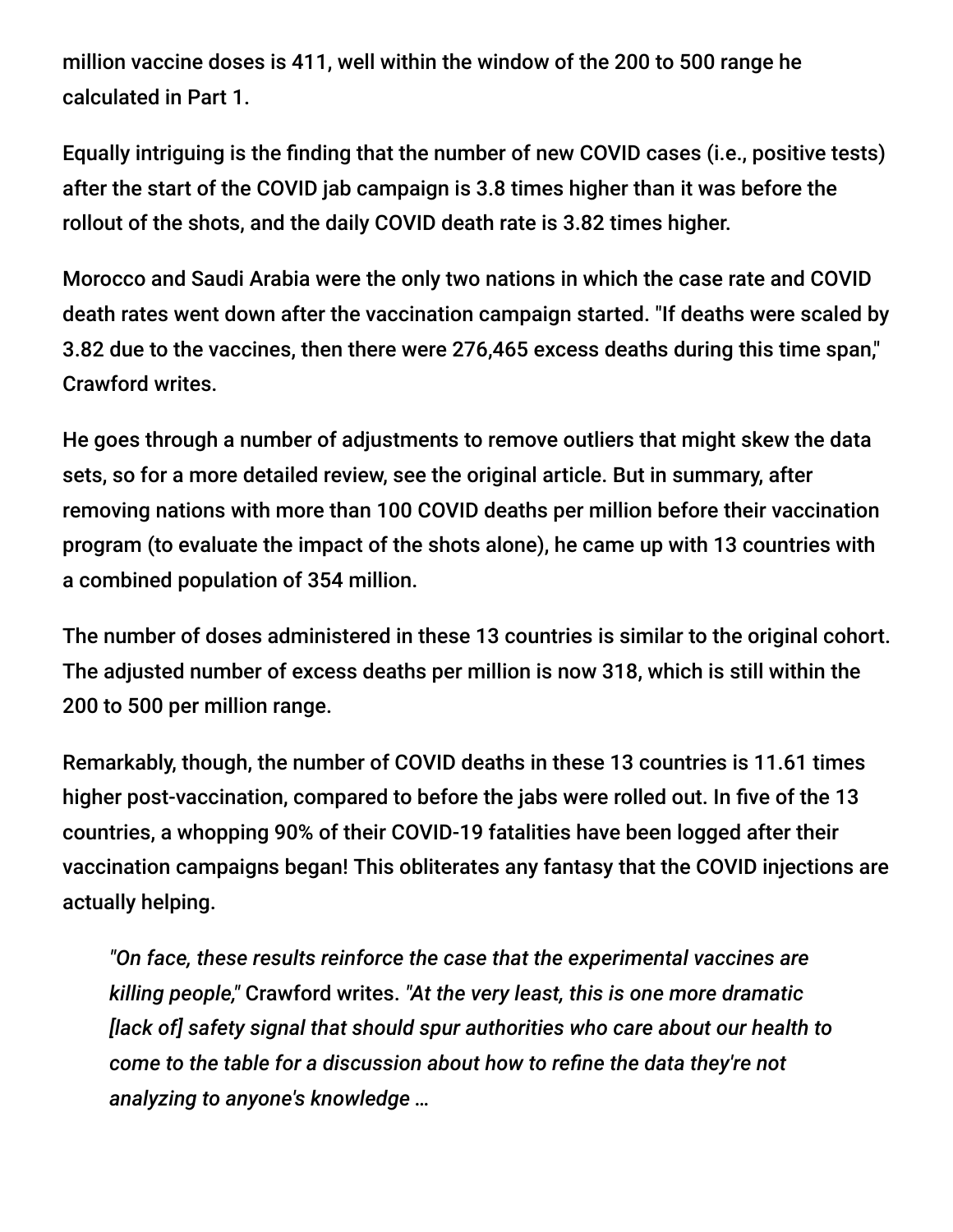*More concerning is that numerous of these nations — largely located in Asia seemed to have no susceptibility at all to the pandemic prior to vaccination. There are a lot of theories as to why this might be aside from just vaccines triggering deaths.*

- *Might PCR testing pick up signals from attenuated virus vaccines, resulting in case explosions (from almost none) to match the [new] deaths?*
- *Could some of these vaccines have faulty production … during polio vaccine rollout? This could result in cases and deaths?*
- *Paraguay has by far the greatest signal of vaccine-induced mortality. It stands out as one of the only nations on Earth to use both Chinese and also Western vaccines. Is there any reason such a combination could result in more volatile disease spread?*
- *Do we really believe that the braintrust at the FDA and CDC are entirely unaware of these observations?*

*Meanwhile, health authorities still seem to have no issue with the lack of risk report or risk-benefit analysis performed by any of the vaccine manufacturers or anyone else. This strikes me as one of the worst signs in my lifetime that corporations have taken over government on an essentially complete level."*

#### US Whistleblower Highlights Underreporting

In mid-July 2021, America's Frontline Doctors, represented by Renz Law, $^6$  filed a lawsuit<sup>7</sup> against the secretary of the U.S. Department of Health and Human Services, Xavier Becerra. In that lawsuit, they cite whistleblower testimony by a computer programmer with expertise in health care data analytics and access to Medicare and Medicaid data maintained by the Centers for Medicare and Medicaid Services (CMS).

According to this whistleblower, the U.S. Vaccine Adverse Event Reporting System (VAERS) under-reports deaths caused by the COVID shots by a conservative factor of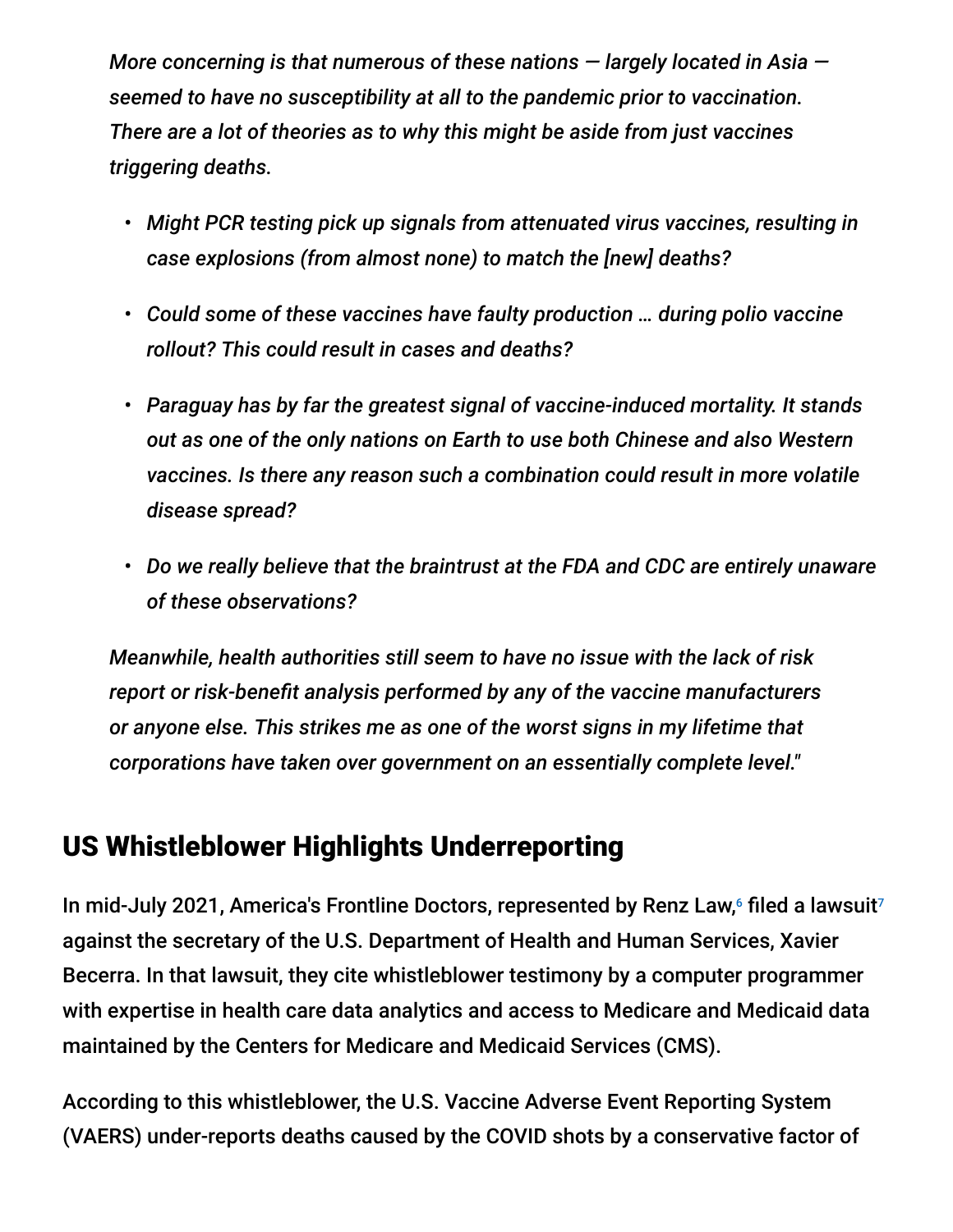five or more. She claims the number of Americans killed by the shots was at least 45,000 as of July 9, 2021.

At that time, VAERS reported 9,048 deaths following COVID injection. That number is now 16,310 (as of October 1, 2021 $^{\circ}$ ). Using an under-reporting factor of five, that gives us an estimated death toll of 81,550.

#### COVID Shots May Have Killed More Than 200,000 in the US

Steve Kirsch, executive director of the COVID-19 Early Treatment Fund, has come up with even more drastic numbers. In the video "Vaccine Secrets: COVID Crisis," he argues that VAERS can be used to determine causality, and shows how the VAERS data indicate more than 212,000 Americans have already been killed by the COVID shots. 10

Anywhere from 2 million to 5 million have also been injured by them in some way. Kirsch is so confident in his analyses, he's offered a \$1 million academic grant to anyone who can show his analysis is flawed by a factor of four or more. He's even offered \$1 million to any official willing to simply have a public debate with him about the data, and none has accepted the challenge.

## Woman's Obituary Blames COVID Vaccine for Her Death

While it may be challenging to determine exactly how many people have died as a direct result of the COVID shots, we can be certain that deaths are occurring.

One Oregon woman's obituary<sup>11</sup> went viral after her family blamed side effects of the COVID-19 vaccine on her death. The family minced no words, calling out state and local governments for their "heavy-handed vaccine mandates." Jessica Berg Wilson left behind a husband and two young daughters, aged 5 and 3.

*"Jessica Berg Wilson, 37, of Seattle, Washington, passed away unexpectedly September 7, 2021 from COVID-19 vaccine-induced thrombotic thrombocytopenia (VITT) surrounded by her loving family,"* the obituary states. 12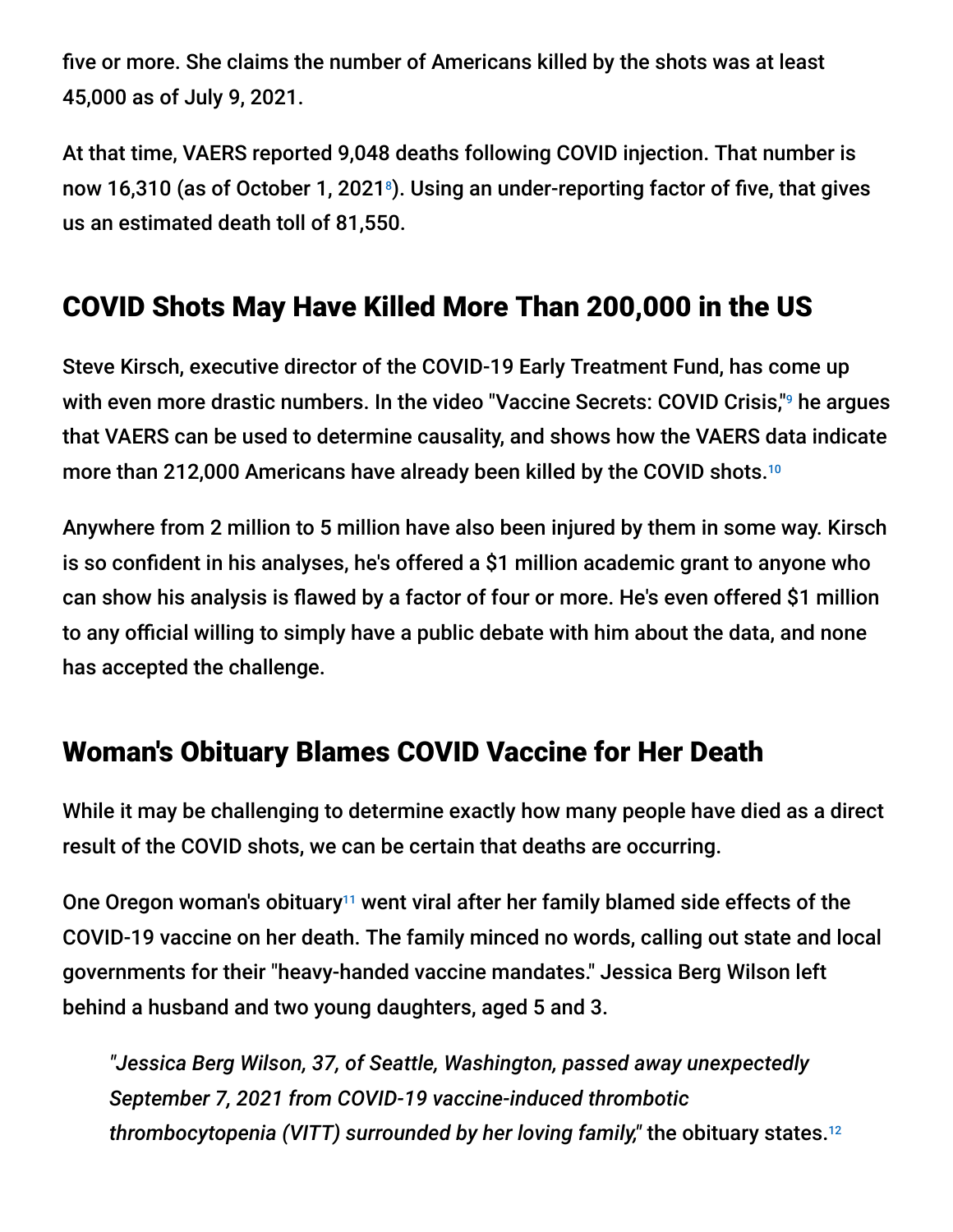*"Jessica was an exceptionally healthy and vibrant 37-year-old young mother with no underlying health conditions ... Local and state governments were determined to strip away her right to consult her wisdom and enjoy her freedom.*

*She had been vehemently opposed to taking the vaccine, knowing she was in good health and of a young age and thus not at risk for serious illness. In her mind, the known and unknown risks of the unproven vaccine were more of a threat.*

*But, slowly, day by day, her freedom to choose was stripped away. Her passion to be actively involved in her children's education — which included being a Room Mom — was, once again, blocked by government mandate.*

*Ultimately, those who closed doors and separated mothers from their children prevailed. It cost Jessica her life. It cost her children the loving embrace of their caring mother. And it cost her husband the sacred love of his devoted wife."*



*Picture of Jessica (killed by COVID jab) with her family.*

## COVID Jab Effects Are Rapidly Waning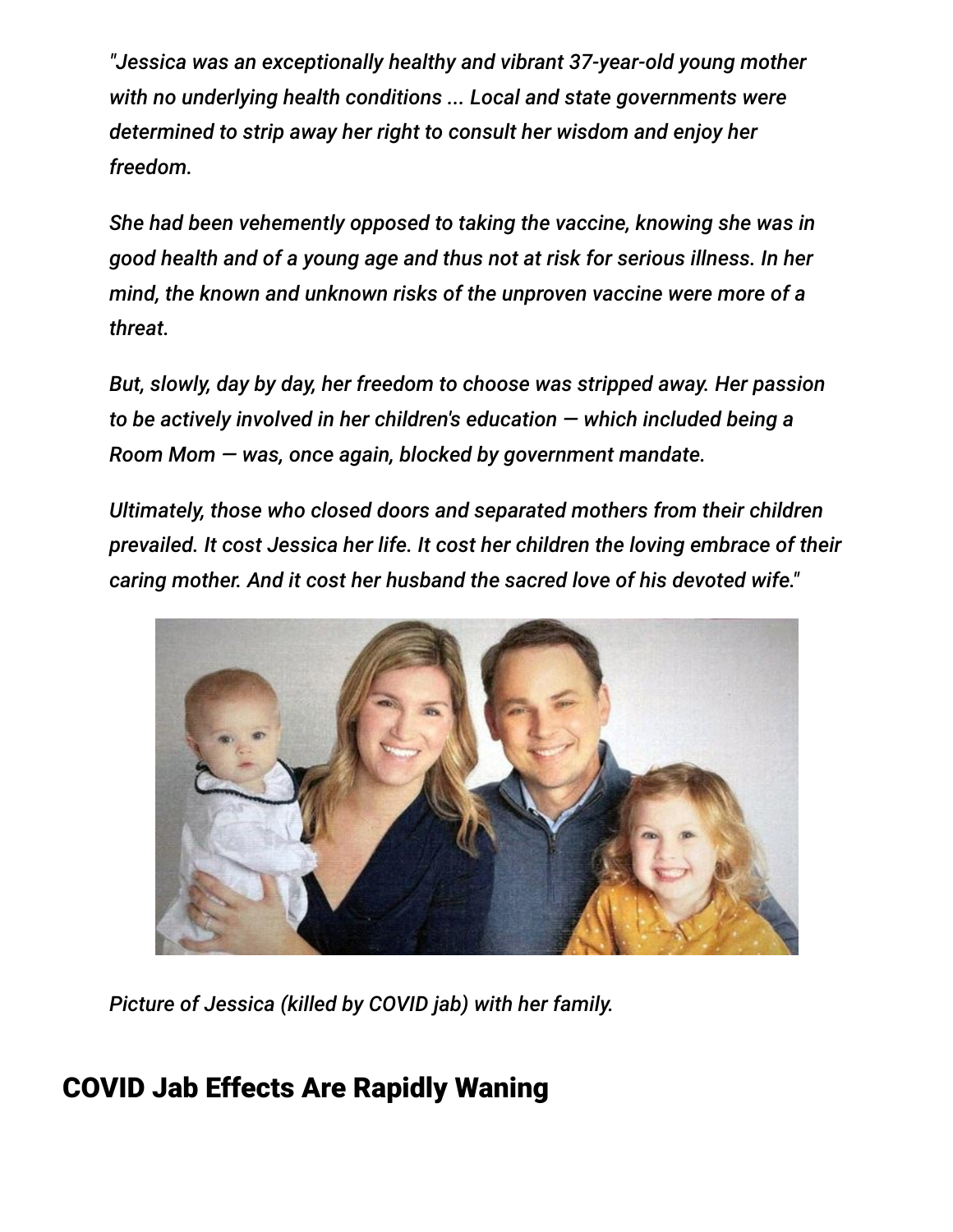To add insult to injury, there's ample evidence showing that whatever benefit you glean from the COVID jab is short-lived, requiring you to risk life and limb yet again with another booster shot (and probably more to come after that).

If you need a refresher on the potential mechanisms of harm, download and read Stephanie Seneff's excellent paper,<sup>13</sup> "Worse Than The Disease: Reviewing Some **[Possible Unintended Consequences of mRNA Vaccines Against COVID-19](https://ijvtpr.com/index.php/IJVTPR/article/view/23/34)**," published in the International Journal of Vaccine Theory, Practice and Research in collaboration with Dr. Greg Nigh.

Among those incriminating data sets is an analysis by Humetrix,<sup>14</sup> which assessed the effectiveness of mRNA COVID-19 vaccines against the delta variant among 5.6 million Medicare beneficiaries, aged 65 and older. Three key questions answered by the data analysis are:

- 1. Is vaccine effectiveness waning over time?
- 2. Is vaccine effectiveness reduced for the delta variant?
- 3. Does the need for a booster shot vary by sub-population?

The executive summary lays out the answers:

- 1. Yes, the effectiveness of both Moderna and Pfizer's injections rapidly wane in this cohort.
- 2. As of mid-August 2021, the vaccine effectiveness against delta infection was only 41% and effectiveness against hospitalization due to the delta variant was 62%, both of which are "lower than previously reported."
- 3. The shots were even less effective in those over the age of 75, and a breakthrough hospitalization risk model suggests prioritizing people over age 65 for boosters.

#### Breakthrough Infections Don't Seem so Rare in the Elderly

According to Humetrix, between January 2021 and August 14, 2021, 5.6 million Medicare beneficiaries (out of 20 million) were fully vaccinated with either two doses of